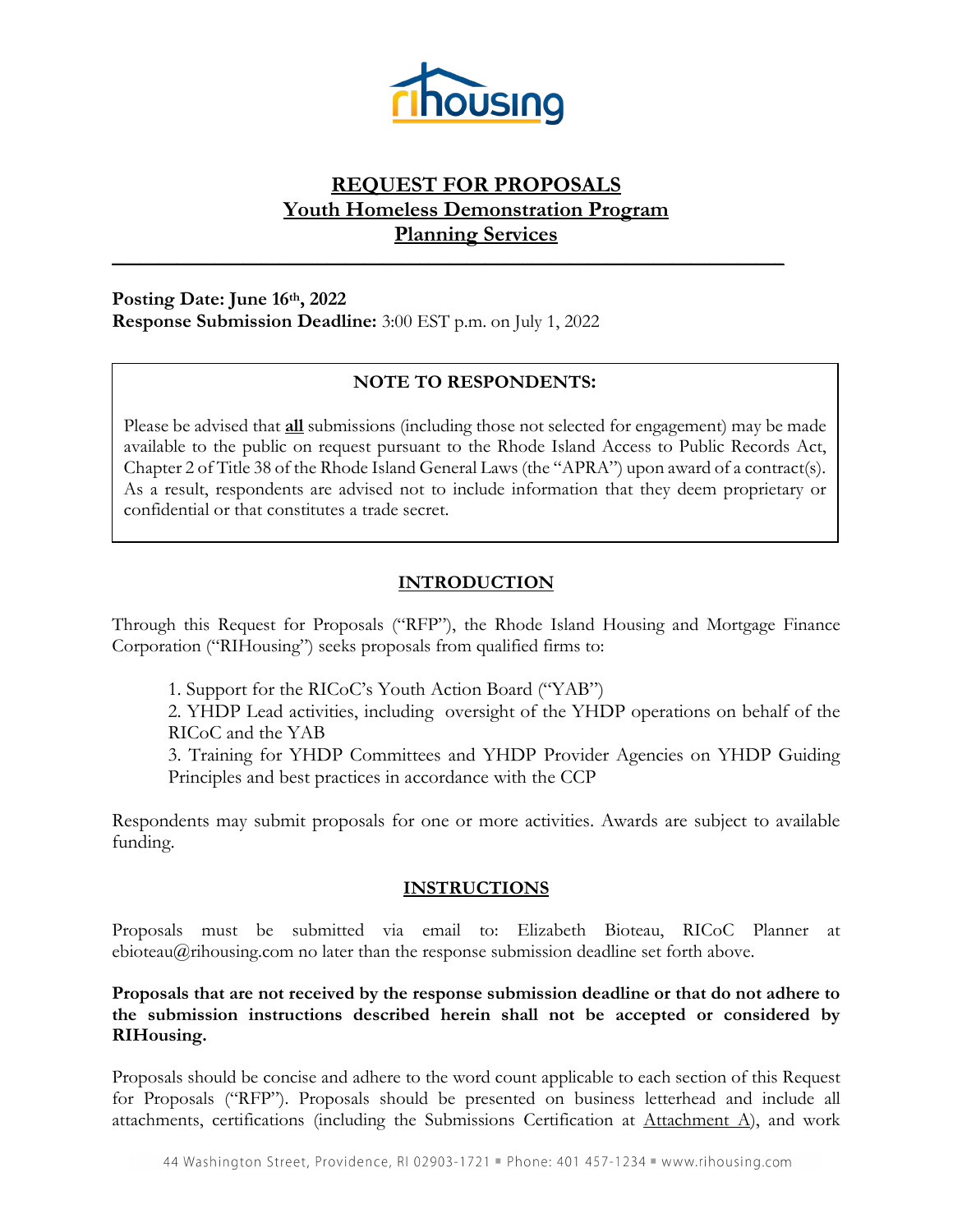

samples (as applicable). Please note that failure to provide any information, certification, or document requested in this RFP may cause your submission not to be reviewed or considered by RIHousing.

RIHousing may invite one or more finalists to make presentations, including demonstrations of requested products, if applicable.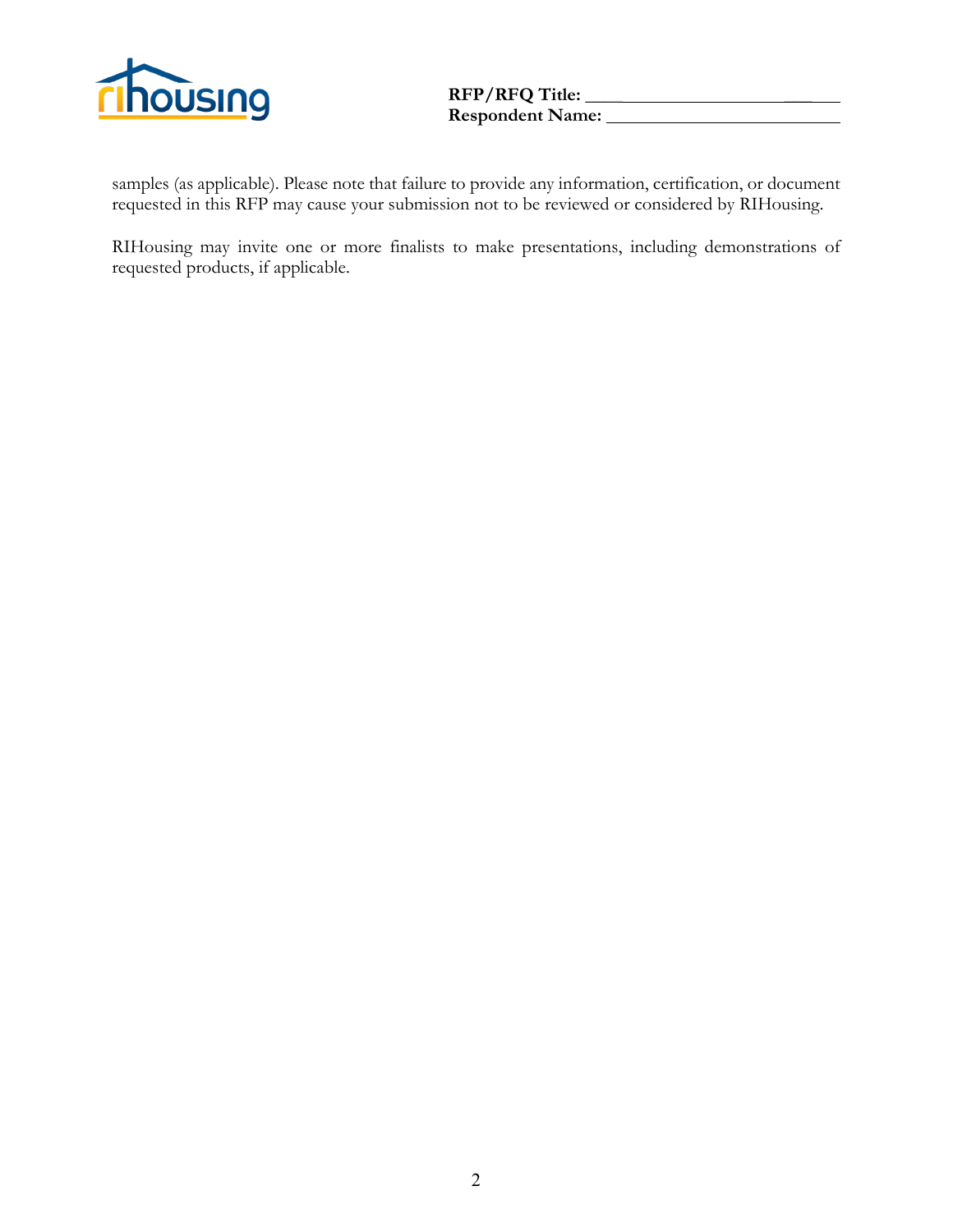

### **SCOPE OF WORK**

Please see the Scope of Work as provided on Attachment B.

### **ITEMS TO BE INCLUDED WITH YOUR PROPOSAL**

#### **Section A: General Firm Information (Total word limit: 500 words)**

- 1. Provide a brief description of your firm, including but not limited to the following:
	- a. Name of the principal(s) of the firm.
	- b. Name, business telephone number and business email address of a representative of the firm authorized to discuss your proposal.
	- c. Locations of all offices of the firm.
	- d. Number of employees of the firm.

**RIHousing requests that the contact information provided in response to this subsection (1) be strictly limited to business addresses, telephone numbers, and email addresses to protect any personal information from being made available to the public pursuant to APRA.** 

# **Section B: Experience and Resources (Total word limit: 3500 words)**



- 1. Describe your firm and its capabilities. In particular, support your capacity to perform the Scope of Work.
- 2. Indicate which principals and associates from your firm would be involved in providing services to RIHousing. Provide appropriate background information for each such person and identify their responsibilities.
- 3. If applicable, please indicate the name of any subcontractors that would be involved in providing services to your firm and to RIHousing. Provide appropriate background information for each person or entity, identify the person's responsibilities and outline their capabilities.
- 4. Please provide a detailed list of references, including a contact name and business telephone number for organizations or businesses for whom you have performed similar work.
- 5. Identify individuals in your firm with multi-lingual skills, who are available to assist with communication in languages other than English. Please identify the language(s).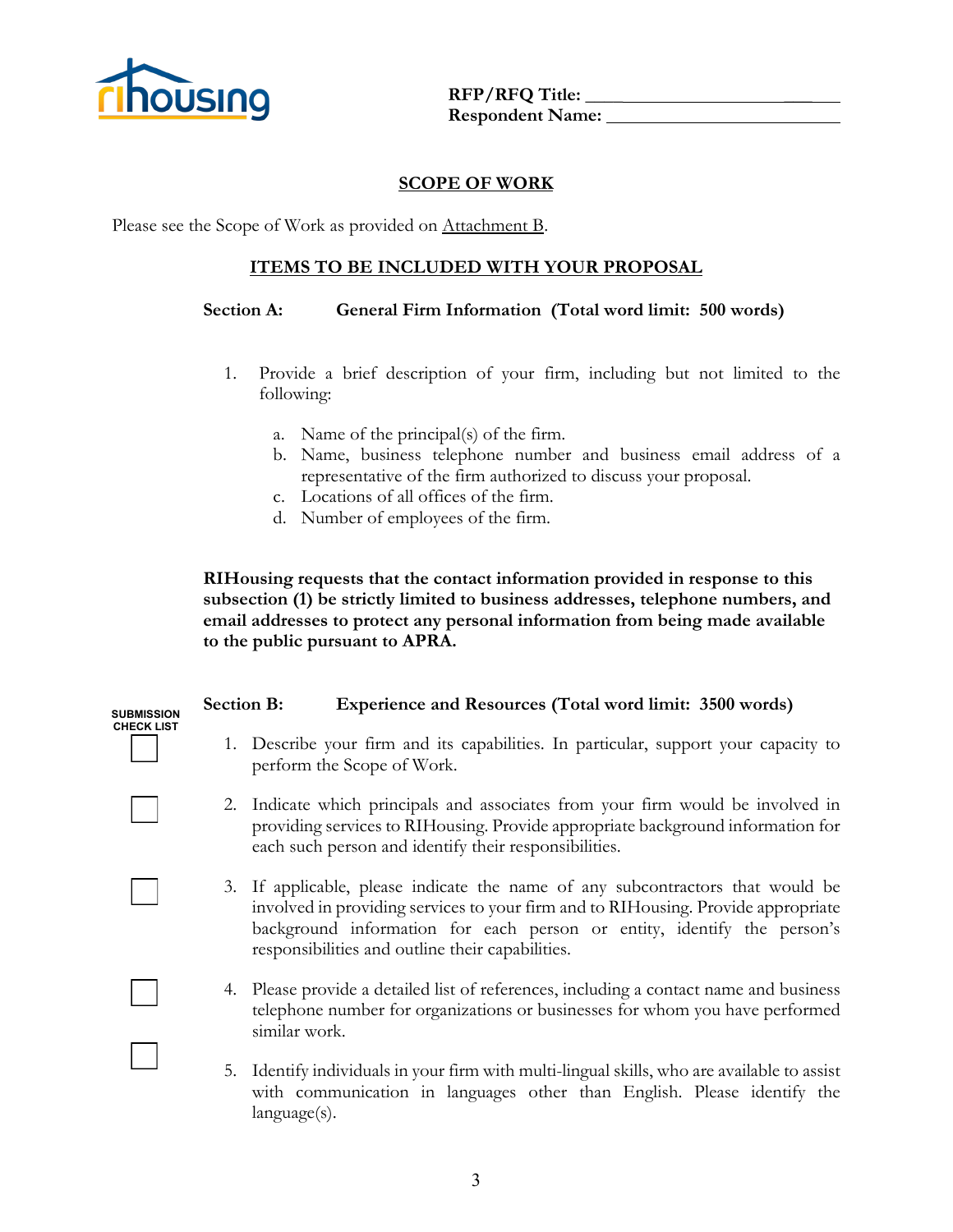

6. Describe your firm's information security systems and the steps that your firm takes to safeguard client communication, confidential information, and client data. Include in your response whether your firm performs penetration testing, your firm's encryption methods, and whether client data is stored onshore or offshore.

#### **Section C: Fee Structure (Total word limit: 500 words)**

The cost of services is one of the factors that will be considered in awarding this contract. The information requested in this section is required to support the reasonableness of your fees.

- 1. Please provide a cost proposal for providing the Scope of Work at Attachment B.
- 2. Provide an itemized breakdown of billing rates and hourly costs, list of key personnel and their hourly rates, reimbursable expenses, etc. for any services that may be requested in addition to the services previously described.
- 3. Please provide any other fee information applicable to the engagement that has not been previously covered that you wish to bring to the attention of RIHousing.

#### **Section D: Affirmative Action Plan and Minority Owned Business/Women Owned Business**

1. RIHousing encourages the participation of persons of color, women, persons with disabilities and members of other federally and State-protected classes. Describe your firm's affirmative action program and activities. Include the number and percentage of members of federally and State-protected classes who are either principals or senior managers in your firm, the number and percentage of members of federally and State-protected classes in your firm who will work on RIHousing's engagement and, if applicable, a copy of your Minority- or Women-Owned Business Enterprise state certification.

#### **Section E: Miscellaneous** (**Total word limit: 1000 words)**

1. Discuss any topics not covered in this RFP that you would like to bring to RIHousing's attention.

#### **Section F. Certifications**

All applicants must respond to and provide documentation as outlined in the Request for Proposals Submission Certifications at Attachment A.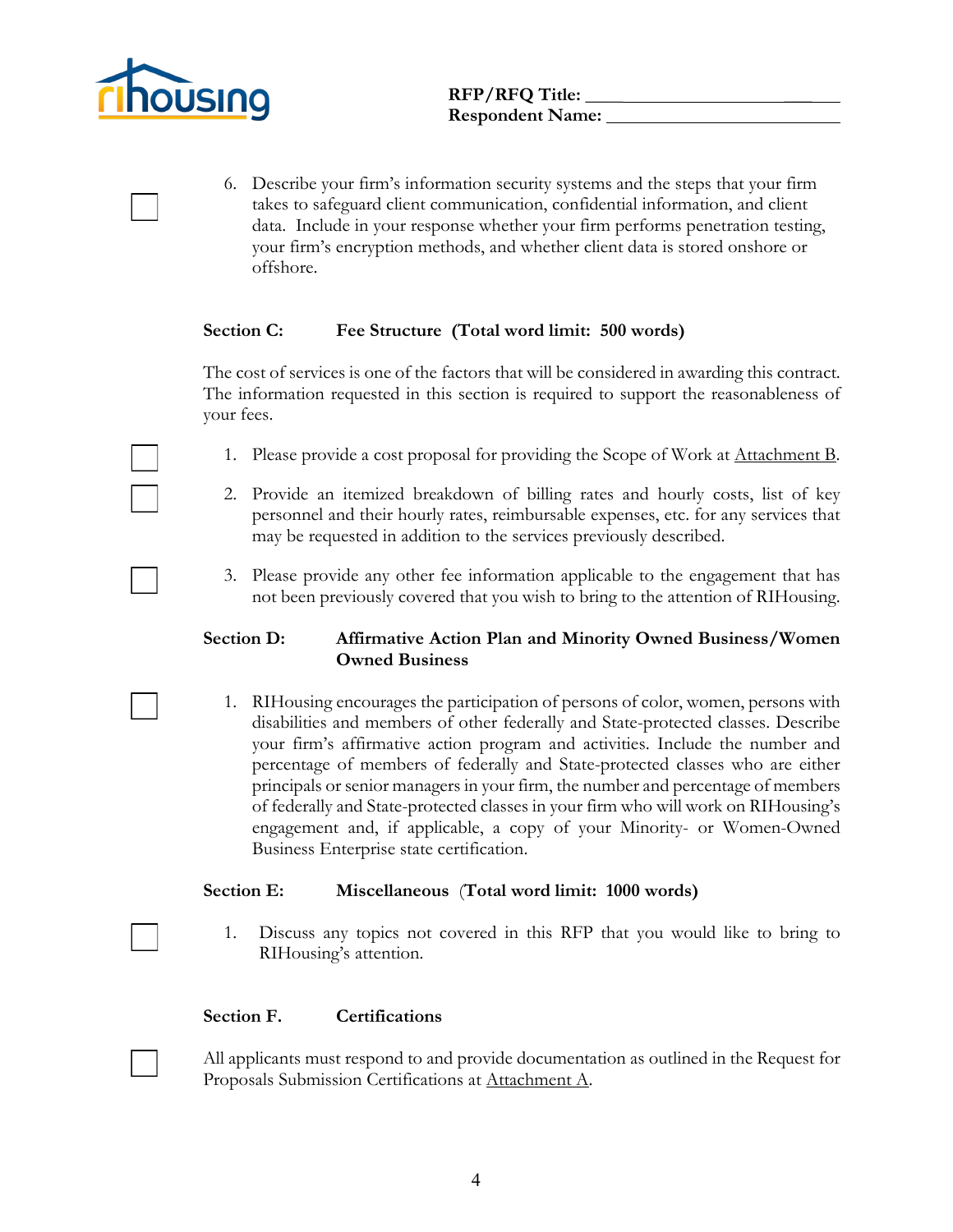

# **EVALUATION AND SELECTION**

A selection committee consisting of RIHousing employees will review all proposals that meet the requirements set forth in the "Instructions" section of this RFP and make a selection based on the following factors:

- Professional capacity to undertake the Scope of Work (as evaluated by reference in Section B: Experience and Resources);
- Proposed fee structure (as evaluated by reference in Section C: Fee Structure);
- Ability to perform within time and budget constraints (as evaluated by reference in Section B);
- Evaluation of proposed project approach (as contained in the Attachment B-Scope of Work. Section B);
- Previous work experience and performance with RIHousing and/or similar organizations (as provided in Section B: Experience and Resources, subsection 3);
- Recommendations by references (as provided in Section B: Experience and Resources, subsection 3);
- Firm minority status and affirmative action program or activities (as requested in Section D: Affirmative Action Plan and Minority Owned Business/Women Owned Business)
- Foreign language capabilities of the firm (as provided in Section B: Experience and Resources, subsection 5);
- Other pertinent information submitted.

By this RFP, RIHousing has not committed itself to undertake the work set forth herein. RIHousing reserves the right to reject any and all proposals, to rebid the original or amended scope of services and to enter into negotiations with one or more respondents. RIHousing reserves the right to make those decisions after its receipt of responses. RIHousing's decision on these matters is final.

#### **For additional information contact**: Elizabeth Bioteau at **ebioteau@rihousing.com.**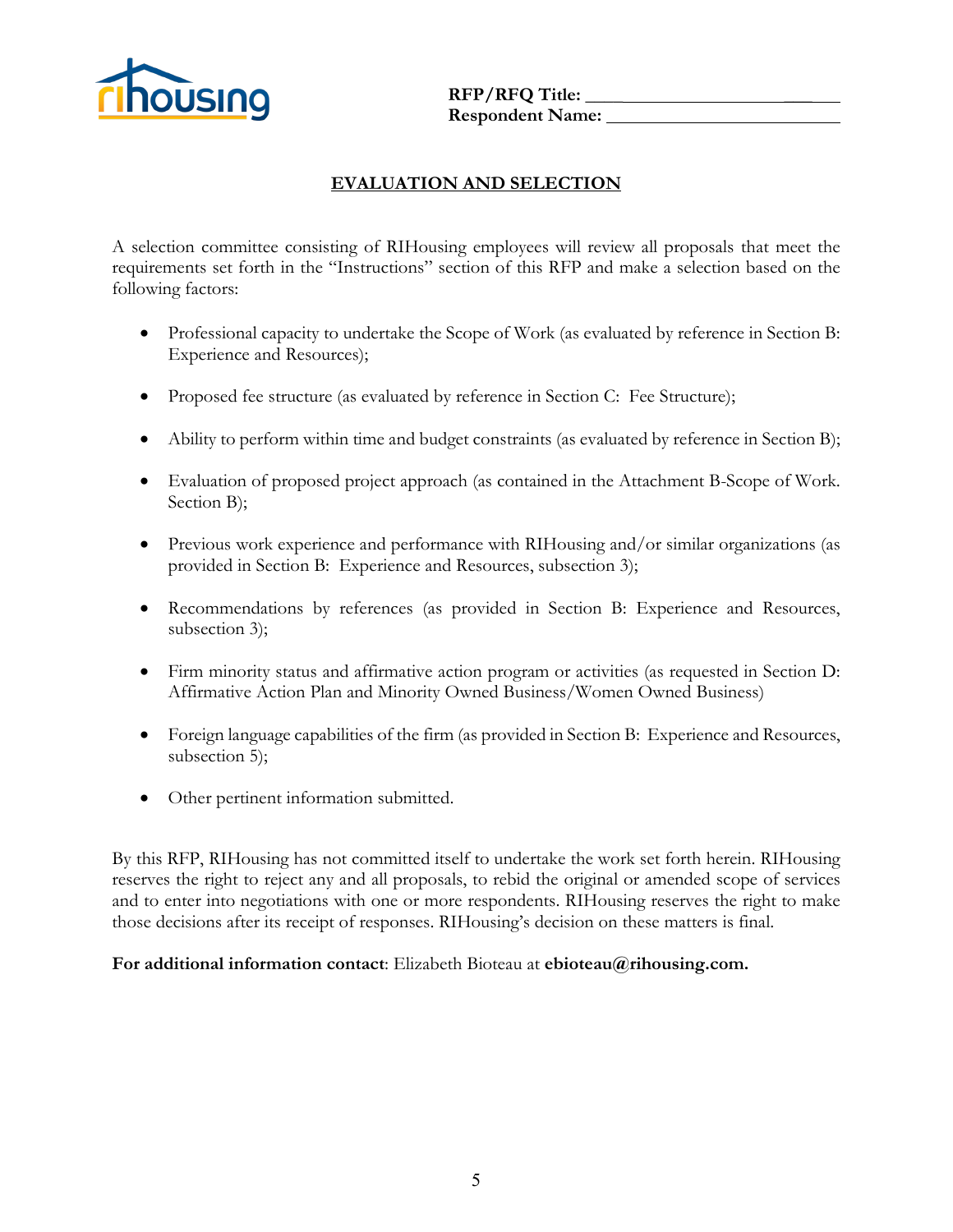

# **Attachment A**

### **Requests for Proposals Submission Certifications**

Please respond to **all** items below and include it in your response to this RFP. Be sure to include any additional information in the space provided or as an attachment as needed. Please ensure that any attachments refer to the appropriate item by name (i.e., "Conflict of Interest," "Major State Decision Maker," etc.)

### **Total word limit for Sections A and B: 500 words**

### **Section A: Conflicts of Interest**

1. Identify any conflict of interest that may arise as a result of business activities or ventures by your firm and associates of your firm, employees, or subcontractors as a result of any individual's status as a member of the board of directors of any organization likely to interact with RIHousing. **If none, check below**.

### $\Box$  None

2. Describe how your firm will handle actual and or potential conflicts of interest *(please include in your proposal or attach a sheet with this information).*

#### **Section B: Litigation, Proceedings, Investigations**

1. Identify any material litigation, administrative proceedings, or investigations in which your firm is currently involved. **If none, check below.**

☐ None

2. Identify any material litigation, administrative proceedings, or investigations to which your firm or any of its principals, partners, associates, subcontractors, or support staff was a party, that has been finally adjudicated or settled within the past two (2) years. **If none, check below.**

 $\Box$  None

# **Section C: Certifications**

1. RIHousing insists upon full compliance with Chapter 27 of Title 17 of the Rhode Island General Laws, Reporting of Political Contributions by State Vendors. This law requires State Vendors entering into contracts to provide services to an agency such as RIHousing, for the aggregate sum of \$5,000 or more, to file an affidavit with the State Board of Elections concerning reportable political contributions. The affidavit must state whether the State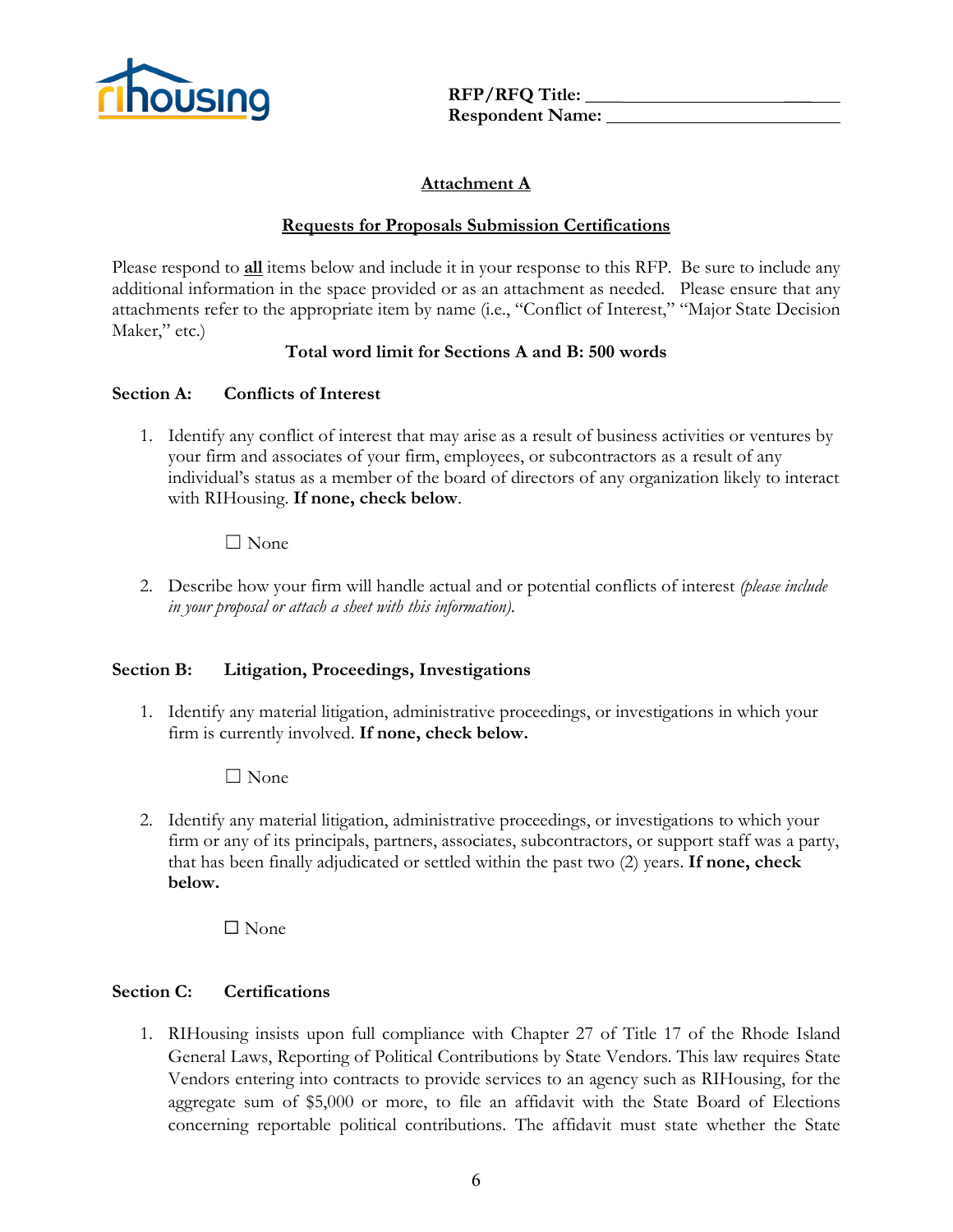

Vendor (and any related parties as defined in the law) has, within 24 months preceding the date of the contract, contributed an aggregate amount in excess of \$250 within a calendar year to any general officer, any candidate for general office, or any political party. **Please acknowledge your understanding below.**

- $\Box$  I have read and understand the requirements of Chapter 27 of Title 17 of the Rhode Island General Laws, Reporting of Political Contributions by State Vendors.
- 2. Does any Rhode Island "Major State Decision-maker," as defined below, or the spouse or dependent child of such person, hold (i) a ten percent or greater equity interest, or (ii) a Five Thousand Dollar or greater cash interest in this business?

For purposes of this question, "Major State Decision-maker" means:

- (i) All general officers; and all executive or administrative head or heads of any state executive agency enumerated in  $\S$  42-6-1 as well as the executive or administrative head or heads of state quasi-public corporations, whether appointed or serving as an employee. The phrase "executive or administrative head or heads" shall include anyone serving in the positions of director, executive director, deputy director, assistant director, executive counsel, or chief of staff;
- (ii) All members of the general assembly and the executive or administrative head or heads of a state legislative agency, whether appointed or serving as an employee. The phrase "executive or administrative head or heads" shall include anyone serving in the positions of director, executive director, deputy director, assistant director, executive counsel, or chief of staff;
- (iii) All members of the state judiciary and all state magistrates and the executive or administrative head or heads of a state judicial agency, whether appointed or serving as an employee. The phrase "executive or administrative head or heads" shall include anyone serving in the positions of director, executive director, deputy director, assistant director, executive counsel, chief of staff or state court administrator.

#### **Please indicate your response below.**

#### ☐ Yes

If your answer is "Yes," please identify the Major State Decision-maker, specify the nature of their ownership interest, and provide a copy of the annual financial disclosure required to be filed with the Rhode Island Ethics Commission pursuant to R.I.G.L. §§36-14-16, 17 and 18.

☐ No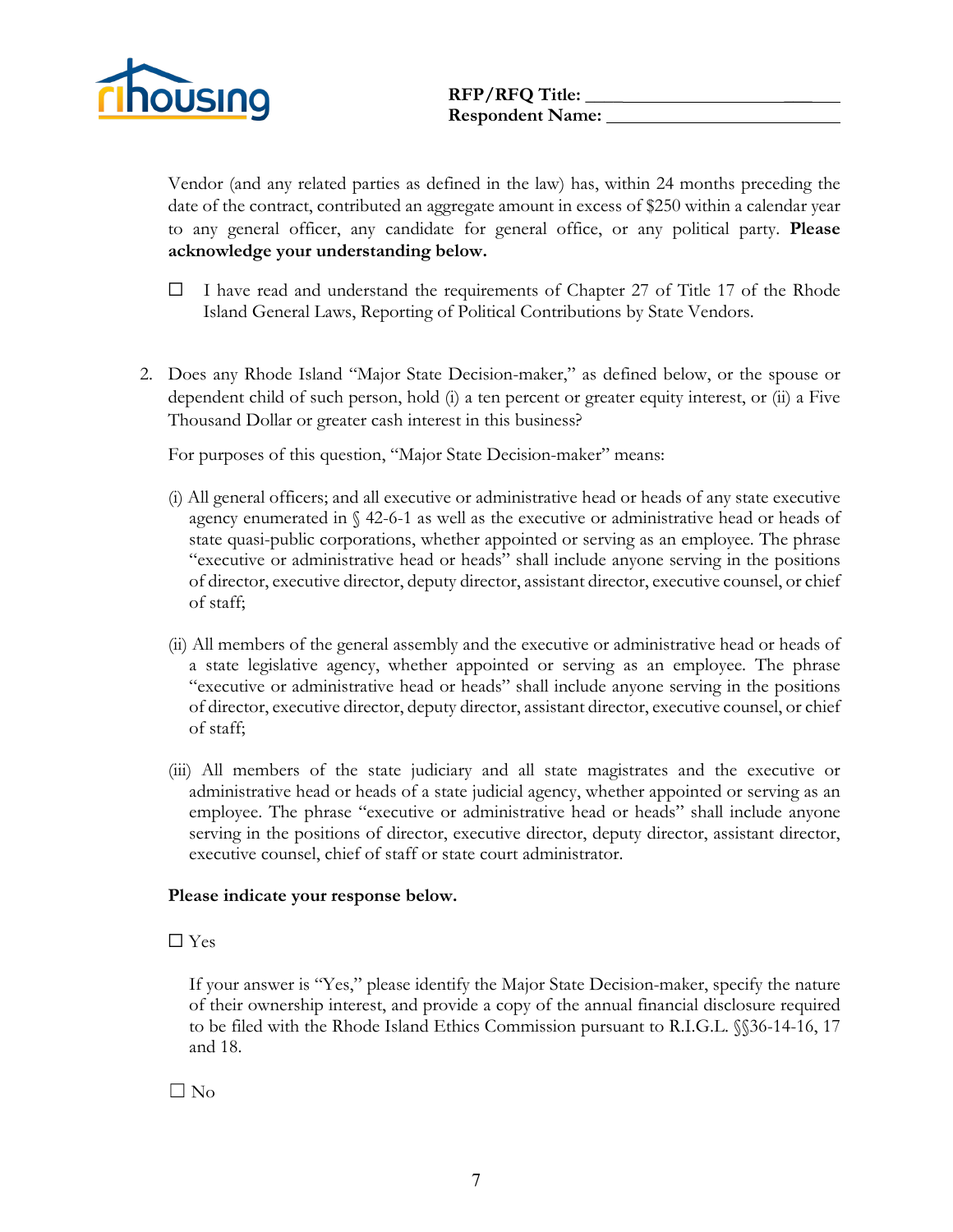

3. In the course of providing goods or services to RIHousing, the selected respondent may receive certain personal information specific to RIHousing customer(s) including, without limitation, customer names and addresses, telephone numbers, email addresses, dates of birth, loan numbers, account numbers, social security numbers, driver's license or identification card numbers, employment and income information, photographic likenesses, tax returns, or other personal or financial information (hereinafter collectively referred to as the "Personal Information"). The maintenance of the Personal Information in strict confidence and the confinement of its use to RIHousing are of vital importance to RIHousing.

#### **Please certify below that in the event your firm is selected:**

(i) any Personal Information disclosed to your firm by RIHousing or which your firm acquires as a result of it services hereunder will be regarded by your firm as confidential, and shall not be copied or disclosed to any third party, unless RIHousing has given its prior written consent thereto; and

(ii) your firm agrees to take all reasonable measures to (a) ensure the security and confidentiality of the Personal Information, (b) protect against any anticipated threats or hazards to the security or integrity of the Personal Information, and (c) maintain reasonable security procedures and practices appropriate to your firm's size, the nature of the Personal Information, and the purpose for which the Personal Information was collected in order to protect the Personal Information from unauthorized access, use, modification, destruction or disclosure; and

(iii) when discarding the Personal Information, destroying it in a commercially reasonable manner such that no third party can view or recreate the information, electronically or otherwise.

These provisions, which implement the requirements of the Rhode Island Identity Theft Protection Act, R.I.G.L. § 11-49.2 et seq., will also be incorporated into the final contract with the selected respondent(s). In addition, if selected, your firm may be requested to provide a copy of its information security plan.

 $\Box$  I certify that in the event our firm is selected, we will comply with the Personal Information and Security guidelines noted above.

4. Your firm's president, chairman or CEO must certify below that (i) no member of your firm has made inquiries or contacts with respect to this RFP other than in an email or written communication to Elizabeth Bioteau regarding clarification on the Scope of Work set forth in this proposal, from the date of this RFP through the date of your proposal, (ii) no member of your firm will make any such inquiry or contact until after July 1, 2022, (iii) all information in the proposal is true and correct to the best of your knowledge, (iv) no member of your firm gave anything of monetary value or promise of future employment to a RIHousing employee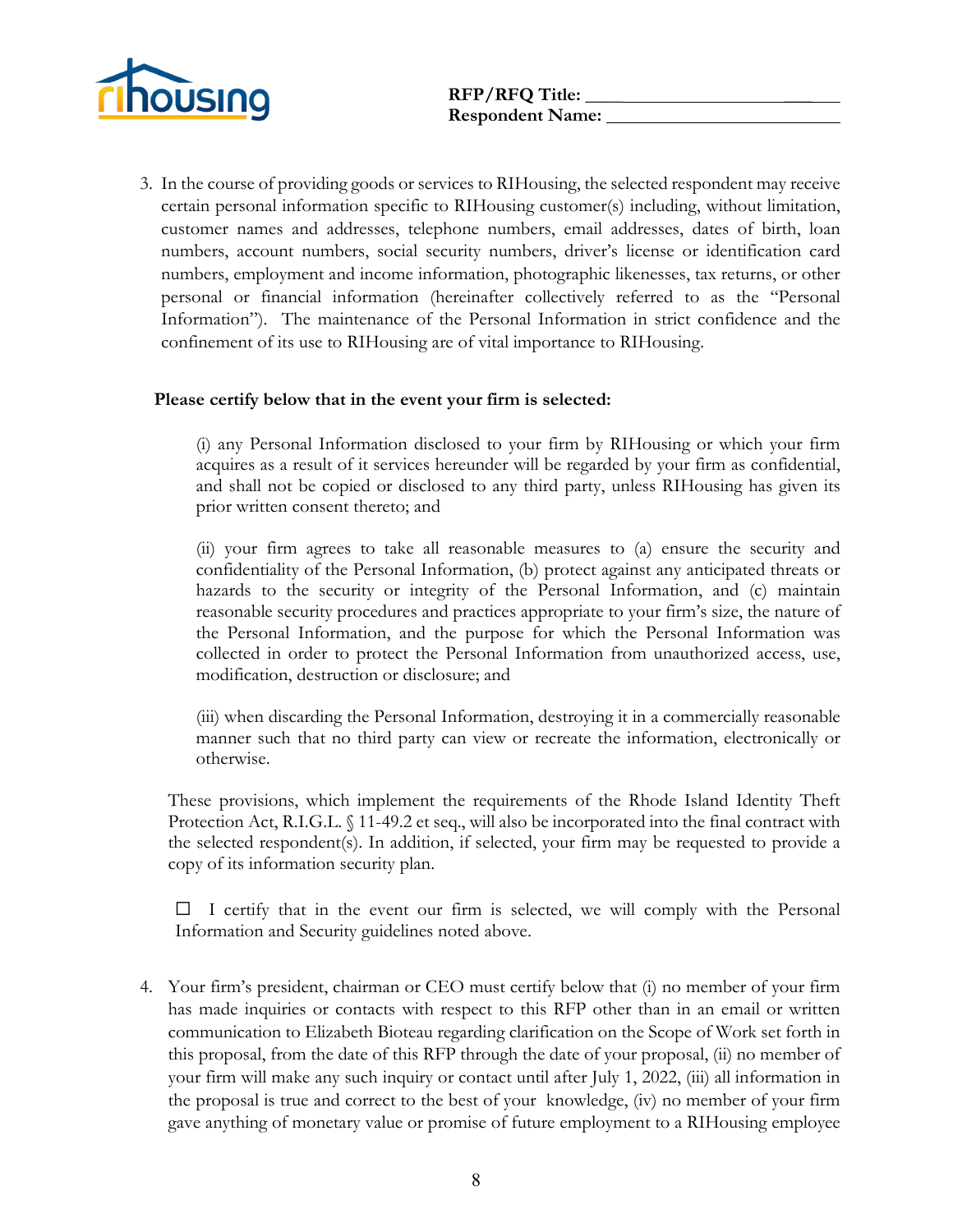

or Commissioner, or a relative of the same, based on any understanding that such person's action or judgment will be influenced, and (v) your firm is in full compliance with Chapter 27 of Title 17 of the Rhode Island General Laws, Reporting of Political Contributions by State Vendors.

☐ I certify that no member of our firm has made or will make any such inquiries or contacts; all information supplied is true and correct; no member of our firm has provided anything of value to influence RIHousing; and our firm is in compliance with applicable political contribution reporting.

President, Chairman or CEO (print):

Signature:

Firm Name: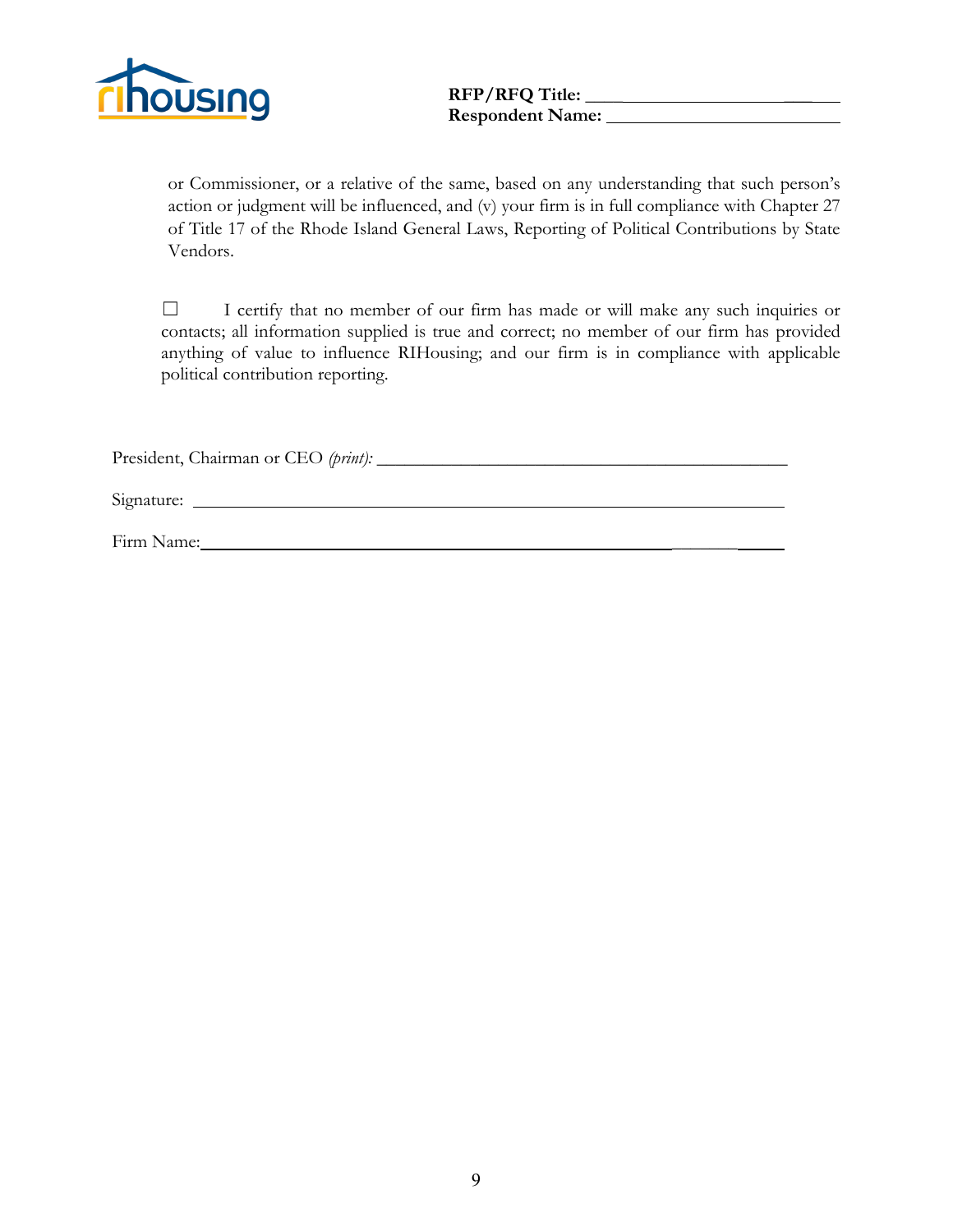

# **Attachment B**

# **Scope of Work**

# **I. Services to be Provided**

Through this Request for Proposals ("RFP"), the Rhode Island Housing and Mortgage Finance Corporation ("RIHousing") seeks proposals from qualified firms to conduct planning activities associated with the Youth Homelessness Demonstration Program ("YHDP") as described in [Rhode Island's Coordinated Community Plan to End Youth Homelessness](https://www.rihousing.com/wp-content/uploads/RI-500-YHDP-CCP_March-2022.pdf) ("CCP"). YHDP is a program of the U.S. Department of Housing and Urban Development ("HUD").

RIHousing serves as the collaborative applicant on behalf of the Rhode Island Continuum of Care ("RICoC"). In this role, RIHousing is responsible for the application and administration of Rhode Island's YHDP activities. In September 2021, HUD awarded the RICoC \$3.5 million to design and implement a system to end youth homelessness in the state. HUD is allowing selected communities to fund ongoing planning activities to support the implementation of projects that will address and end youth homelessness.

At this time, RIHousing is seeking proposal(s) to conduct the following activities:

1. Support for the RICoC's Youth Action Board ("YAB")

2. YHDP Lead Agency activities, including oversight of YHDP operations on behalf of the RICoC and the YAB

3. Training for YHDP Committees and YHDP Provider Agencies on YHDP Guiding Principles and best practices in accordance with the CCP.

Respondents may submit proposals for one or more activities. Awards are subject to available funding.

# **II. Project Schedule**

Respondents should take note of the following **timeline** outlined by HUD for YHDP:

| July 1                   | Selected Project Applications |
|--------------------------|-------------------------------|
|                          | should be submitted in ESNAPS |
| July – September         | HUD review of submitted       |
|                          | ESNAPS applications, issues   |
|                          | and condition resolution if   |
|                          | applicable, and HUD           |
|                          | contracting                   |
| September – October 2022 | Anticipated YHDP<br>Project   |
|                          | Launch                        |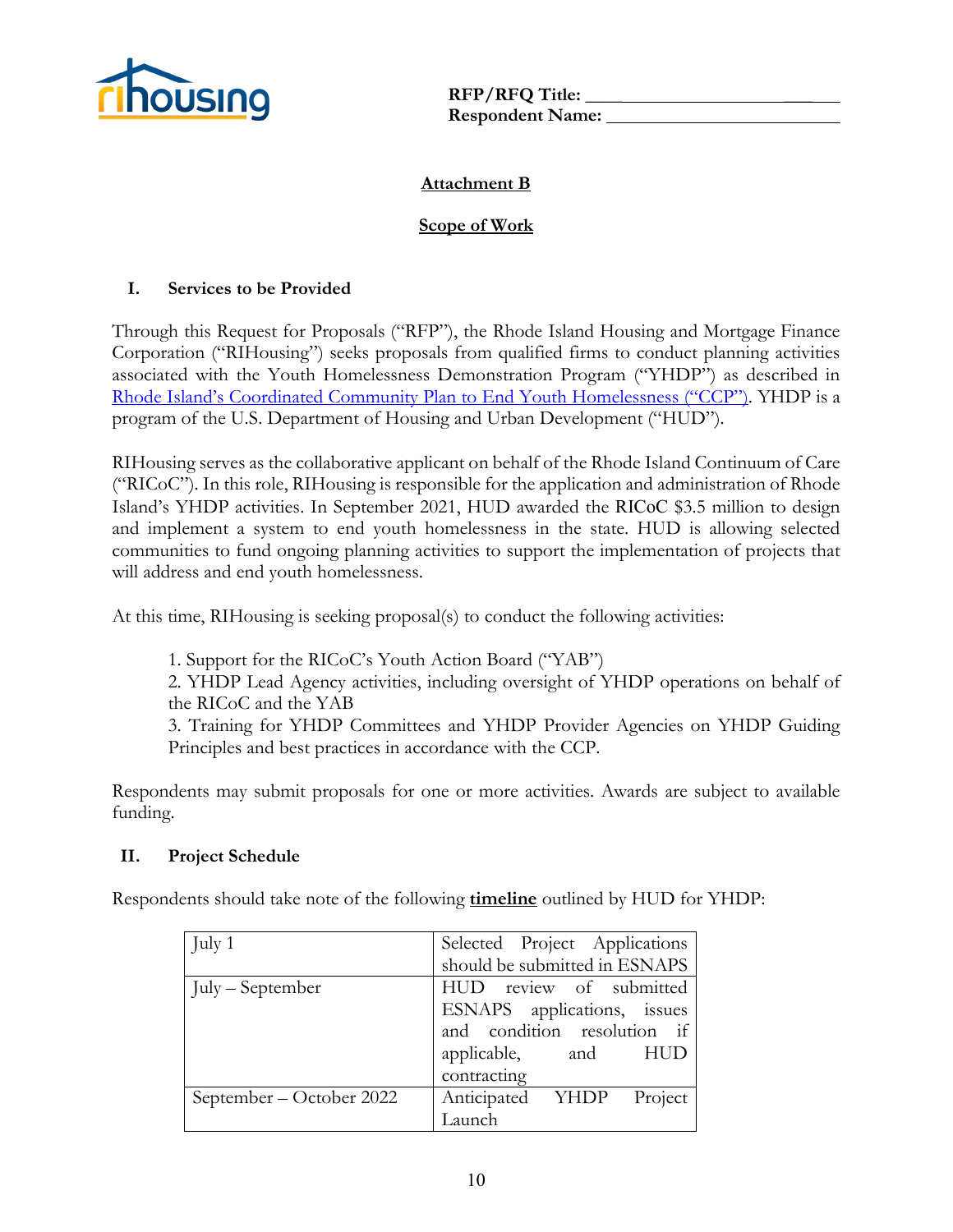

| 2023       | October 2022 – September   YHDP project implementation  <br>initial year and continuous<br>evaluation |
|------------|-------------------------------------------------------------------------------------------------------|
| March 2023 | CCP review                                                                                            |

# **III. Project Approach**

The selected agency(ies) will be responsible for the timely performance of the following activities, with input and support from RIHousing staff. Proposals should clearly indicate which activity(ies) the proposal is responding to:

• Activity 1: Support of the RICoC's Youth Action Board ("YAB")

Established in 2017, the YAB is a group of leaders ages 13-24 with experience of homelessness and/or housing instability. Significant efforts are made to ensure members represent those disproportionately impacted--namely, LGBTQIA+ youth, youth of color, parenting youth, young people with child welfare experience, and youth with disabilities. The YAB is currently supported and co-facilitated by youth and adult allies. The YAB makes final decisions regarding policy, funding, advocacy, evaluation of the YHDP. Members are thought partners and co-creators with YHDP Steering Committee regarding all YHDP activities.

A successful proposal will clearly outline a plan to support the ideal YAB for Rhode Island described in the CCP:

- Paid stipends equivalent to a fair wage (valued at \$25/hour)for up to 10 participants,
- Two youth co-coordinators paid hourly, livable wages, including benefits (valued at  $$20/hour + fringe$ ,
- Support YAB in its long-term goal to build a large base with varied opportunities for engagement, including through school or community-based groups.
- To ensure YAB stability and implementation as an independent, youth-centric body with appropriate social and leadership support for members.
- Activity 2: YHDP Lead Activities

The YHDP Lead, manages and administers all related operations and activities for the YHDP on behalf of the RICoC Board, and under the guidance of the RICoC and its Planner. This includes, but is not limited to:

- Supports, sustains, and guides the membership and work of the YAB, the YHDP Steering Committee, the YHDP Core Team; and the UYC in ways that are consistent with the vision and core principles/values in accordance with the CCP.
- **Provide strategic planning and guidance for developing a system inclusive of but not** limited to youth leadership, assessment of needs, program and project priorities, data collection and analysis, policy and advocacy, cross-system collaboration, and community-centric engagement,